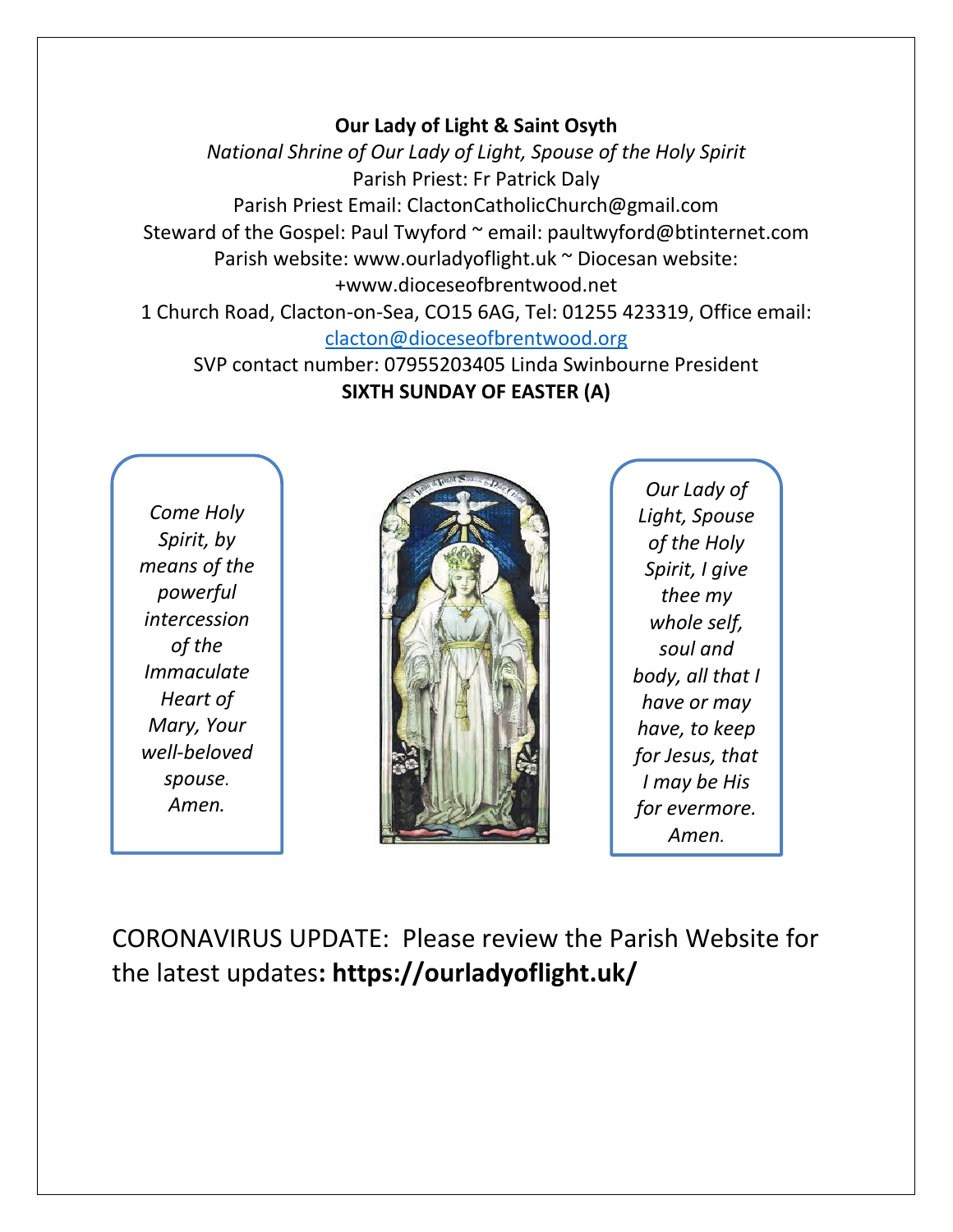#### **John 14:15-21**

In this Gospel from John, Jesus was speaking to the apostles immediately before His arrest and passion. He wanted to reassure them that He was not going to leave them as orphans. Jesus was about to complete His mission. They each had a personal mission to complete, and would not be left without His presence and support. Jesus told His disciples: "If you love me you will keep my commandments". Jesus gave His disciples and us a new commandment: 'To love one another as I have loved you'. His commandments are to love. This is not a sentimental love but sacrificial love. It is to love somebody who we do not like; it is to laydown our life for another. We need the presence of Christ and His graces to love in this way.

When Jesus was physically present on earth, He taught and led His disciples; He healed the souls, hearts and bodies of all who met Him; He showed great love to all. In His ultimate gift of love, He died on a Cross for our sins and the sins of the world. He defeated death and sin. Jesus told His disciples that He would ask the Father to send another Advocate to be with them forever. Jesus is the first Advocate. He is the perfect sacrifice that reconciled humanity to God. He is the lamb of God who takes away the sins of the world. He intercedes for us with God the Father. The second Advocate sent from God the Father, through God the Son is God the Holy Spirit. The Holy Spirit came forth at Pentecost and established the Church. The Holy Spirit is with the Church until the end of time. The Holy Spirit is the great teacher and witness to Jesus in the world. The Holy Spirit represents the continued presence on earth of Jesus Christ – who has returned to the Father.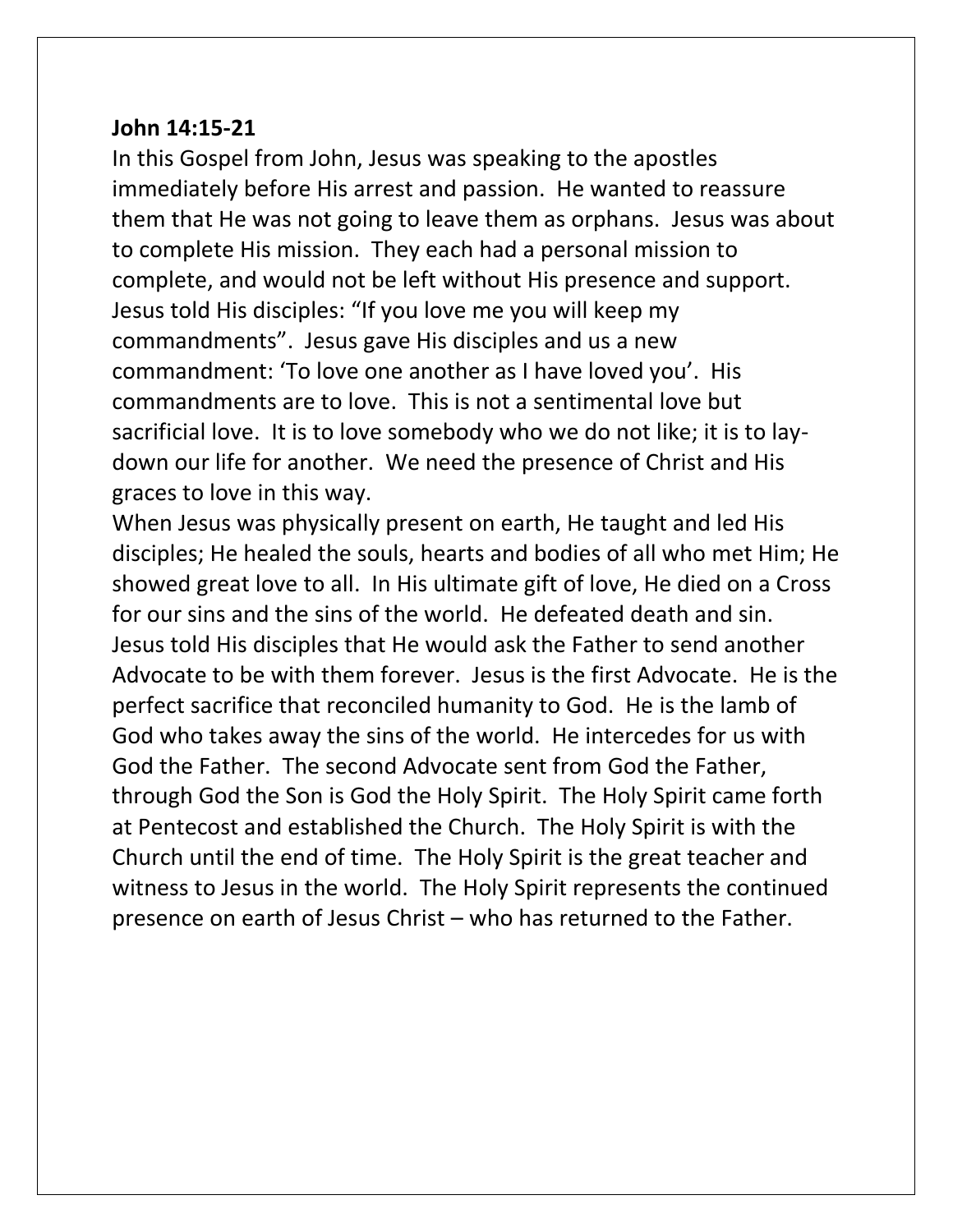We are all members of the Church. At our baptism, we became temples of the Holy Spirit. The Holy Spirit dwells in all the faithful. The Risen Christ is with us always through the action of the Holy Spirit. The Holy Spirit gave us the Church. It is through the Church that we are given the Sacraments. The Sacraments are the earthly extension of the Body of our Lord. The Sacraments bridge the gap between the Christ of heaven and humanity. The Sacraments are not things but encounters of men and women with Jesus in a visible form. This is true of all the Sacraments but is most especially true of the Holy Eucharist - where we received the Body and Blood of Our Lord Jesus Christ. We are not left as orphans. We know Jesus because the Holy Spirit dwells within us. He feeds and nourishes us with His Sacraments. We each have a mission in life. That mission is to 'love one another as I

have loved you'.

FUNERALS: The following funerals are taking place next week: Monday 18th May: Terence Batman Dec'd Friday 22nd May: Philomena Mansfield Dec'd Please pray for the repose of their souls and for the support of their grieving families.

## OFFERTORY COLLECTION / DONATIONS

Offerings can be made by standing order or electronic payments using the following details: **Bank Title: Catholic Church Clacton-on-Sea, Sort Code 401322, Account Number: 41020463** or by debit card using the donation button on our website. Members of the gift-aid scheme should quote their name and gift aid number in the Reference. Thank you for your support. Fr Patrick.